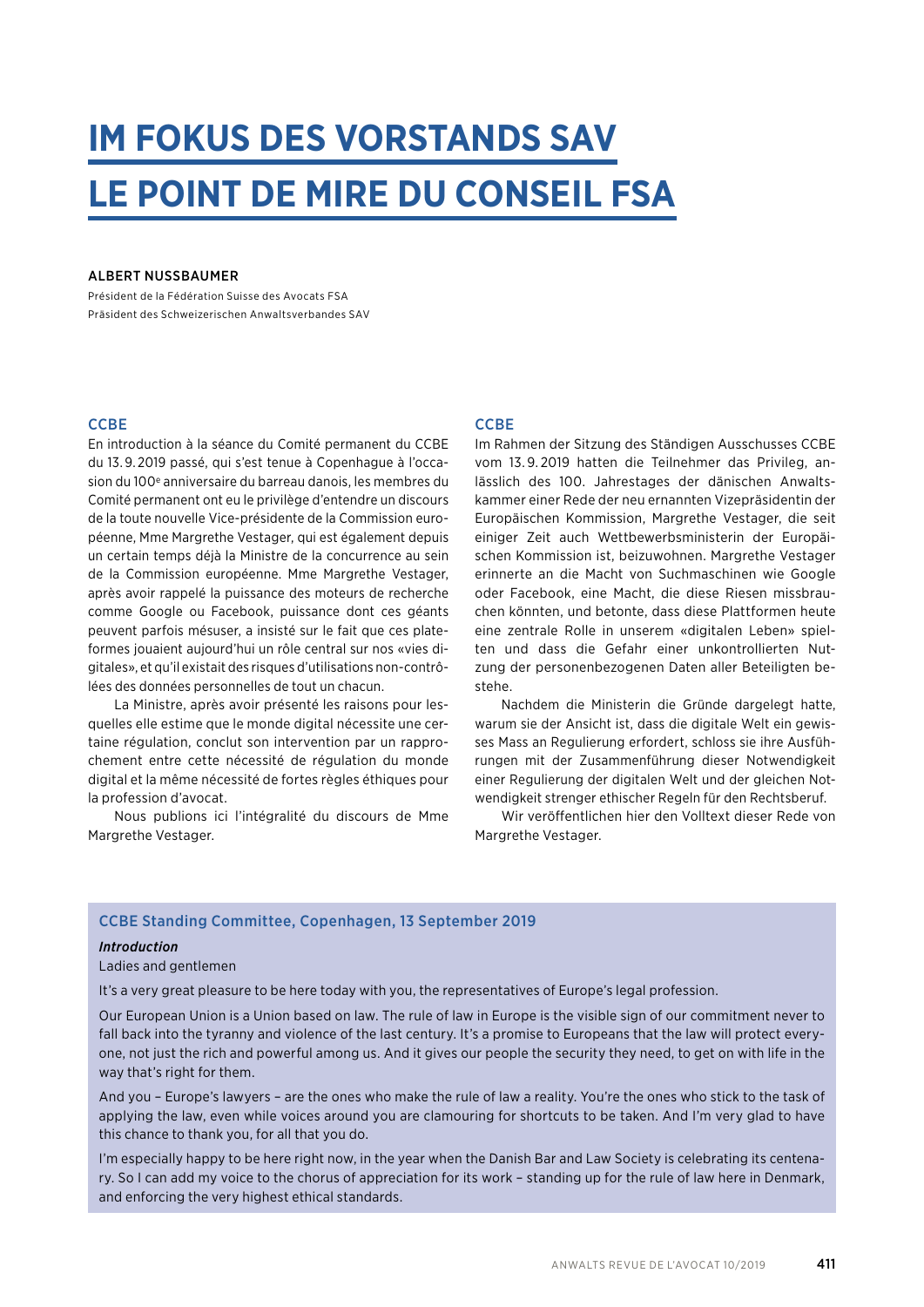Those ethical rules are the reflection, of course, of the influence that lawyers have in people's lives. Because it's a basic principle of our democratic societies – that where you have influence, you also need rules, to make sure that influence is used in the interests of society.

#### *The power of digital platforms*

And as the world changes, and new types of power and influence grow, the rules we have need to keep up with those changes.

Today, for example, digitisation is finding its way into every part of our lives. It's given us new ways to stay in touch with our friends. It's put the world's knowledge at our fingertips, and given us control of the way we shop or read the news or watch TV. And those changes have also given some digital businesses new power over our lives.

Digitisation creates enormous possibilities for connection. But we need a way to filter those possibilities – to find the product that we want, or the information we need. And the digital platforms that help us to do that – the search engines and social media networks and online marketplaces – can become enormously powerful, by controlling our access to the benefits of digitisation.

#### *Tackling self-preferencing*

We've come to rely on these platforms as our window on the digital world. And by doing that, we've also given them the power to decide what we see of that world. Their choices, about which websites and businesses to put at the top of their rankings, and which to rank lower down, shape our knowledge of what's out there. Some 95% of clicks in Google search results are on the very first result on page 1. By the time you get to page 2, you find that the first result gets only 1% of clicks.

Many of us worry about what that filtering means for our own sense of truth and reality. It's often very hard for us to know what's being filtered out, and why. But one thing we do know – because we've seen it happen – is that platforms sometimes use that power in a way that's designed to favour their own commercial interests.

That can happen, for instance, when digital platforms are both player and referee – when they don't just run the platform, but also compete with other companies that rely on the platform to do business. In those cases, the temptation to tweak the way the platform works, to make their own services more visible than their rivals', can be hard to resist.

And when that happens, consumers can end up paying the price. As competition in these markets fades away, they can lose out on choice, and on the innovation which competitive markets provide.

That's why, two years ago, we fined Google nearly two and a half billion euros, for misusing the power of its platform – its search engine – to undermine its rivals in the market for comparison shopping.

And that decision isn't a one-off. We know that whenever a platform acts as both player and referee, the temptation will be there to use its position to undermine competition in other markets. So we're keeping a close eye on how these platforms use their power. And right now, for example, we're looking at whether Google used its platform to help its job search business, Google for Jobs.

#### *The role of data*

Because powerful platforms, like Google's search engine, have a central role in our digital lives. And from that position, they can have enormous influence over the whole digital world.

As consumers, we know that when we sign up for these platforms, we're giving them permission to collect and use our data. But we don't always realise just how deeply their hunger for data reaches into our lives.

In fact, the more you look at how digital platforms work, the more you see that for many of them, collecting large amounts of data is right at the heart of their business models. It's a bit like one of those "magic eye" pictures that were popular in the nineties – the ones that just looked like a jumble of colour, until you unfocused your eyes to see the hidden 3D picture. It can be hard at first to see what the many different things that digital platforms do have in common with each other. Until, that is, you take a step back, and suddenly see that the common thread is that they're all ways to collect data.

Because in the digital world, data can be hugely valuable. It can help companies compete, by finding new ways to cut costs, or understanding better the needs of their customers. It's the raw material that trains artificial intelligence to take faster and better decisions than humans.

And perhaps most importantly of all for these platforms, it helps them to target digital advertising better. It's no coincidence that Google and Facebook, which are both determined collectors of data, are also leaders in advertising: between them, they get some six out of every ten digital advertising dollars that are spent in the US.

And so digital platforms can be even more powerful than they seem at first sight. Because it's not just the size of those platforms that's important. It's also the control that they have over data.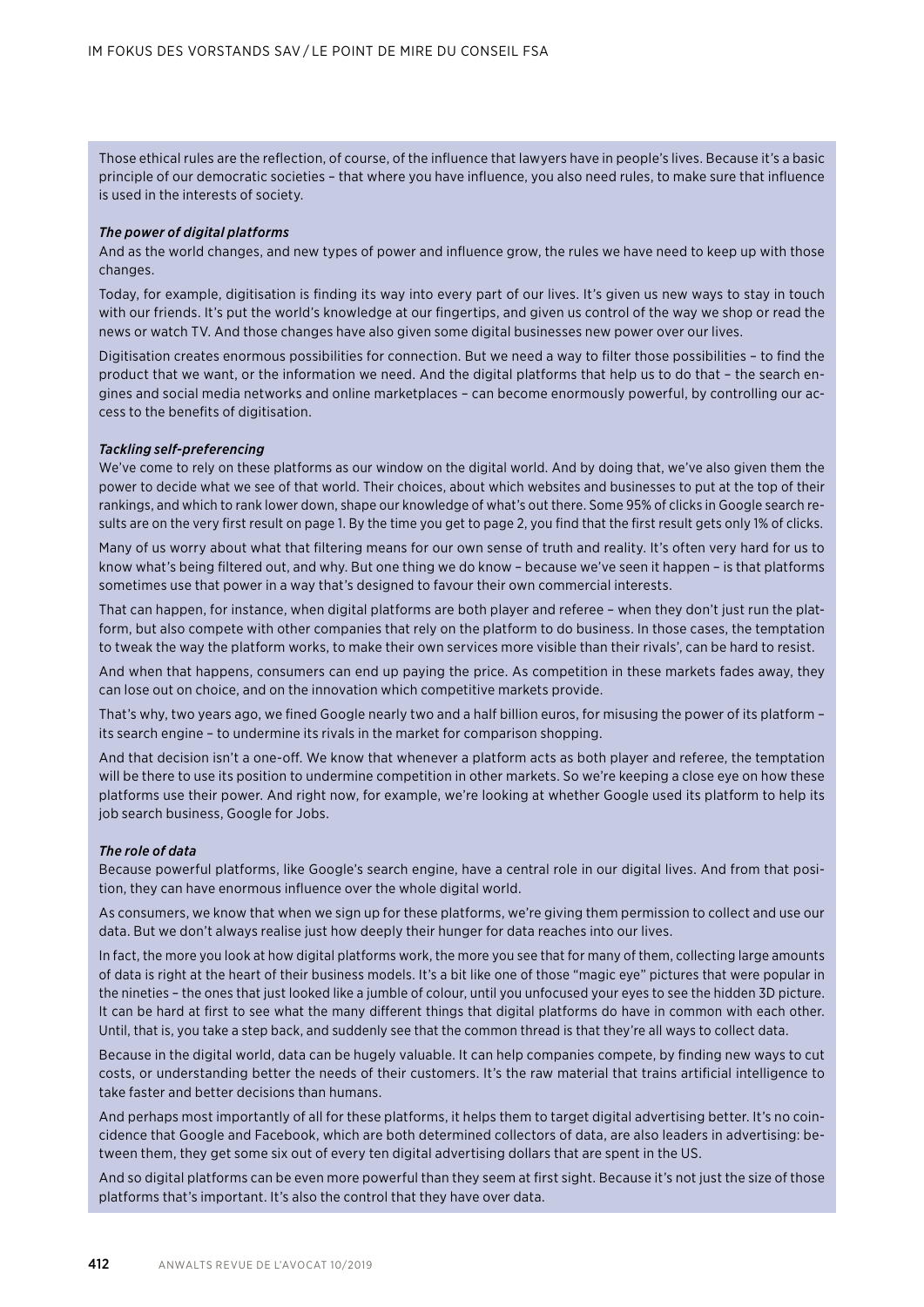So as competition authorities, we need to keep a close eye on the way that digital platforms deal with data – on how they collect data, and what they do it. And we need to be prepared to take action, if we find that they're using their control of data to undermine competition and harm Europe's consumers.

#### *Competition and regulation*

But to tackle the challenges which the digital transformation creates for Europe, we also need to look beyond competition. So I'm very happy – as well as humbled – that Ursula von der Leyen, the President-elect of the Commission, has asked me to take responsibility for making Europe fit for the digital age – as well as continuing my work on competition.

Competition makes markets work better for us as consumers – because it means that businesses have to listen to our needs. It can drive businesses to cut prices and innovate more. It can also encourage them to make products that are better for the environment, or to provide digital services that protect our privacy better.

So it's understandable that people sometimes think of competition as a panacea, a universal answer to all society's problems.

But it can't be that – because competition doesn't work that way. Competition is a process – a sort of negotiation between consumers and businesses. When we enforce the competition rules, we balance out the power in that negotiation, so consumers get a fair deal. But we don't get to say what the final deal should be.

So if, as a society, we want to lay down fundamental standards – if we want to define the market, to set out what's acceptable and what isn't – then what we need is not more competition enforcement. We need regulation.

#### *Regulating the digital market*

If platforms misuse their control of our access to the digital world, in a way that harms competition and consumers, then competition enforcers can take action – as we did in the case of Google Shopping.

But competition is only part of the issue. When platforms manipulate the way we see the world, in ways that we often don't even notice, that affects our ability to understand the world around us. It can be hard for us to make good decisions, if we're not confident of the facts. And that can stop our markets, and even our democracies, from working well.

A few months ago, the European Parliament and the Council adopted our proposal for new rules, to help make sure that platforms treat their business customers fairly. They'll have to explain, for example, the principles they use when they rank different providers. It's a good example of the sort of transparency we may need, to live comfortably with the power of digital platforms.

We'll also need to think about how we deal with data. Because data is not just an issue for competition.

These days, data is the key to understanding the world – including the way that people think and act. And the more you understand something, the better you can control it. So when a few companies control a lot of data about us, that can also help them influence the choices we make.

Our data protection rules already give Europeans control over their own data. They allow me to stop companies misusing my data in a way that's bad for me. But they don't help me, if the problems come from the way that they use other people's data, to draw conclusions about me or to undermine democracy. So we may also need broader rules to make sure that the way companies collect and use data doesn't harm the fundamental values of our society.

#### *Conclusion*

These regulations don't mean we've lost confidence in the value of competitive markets. But we need to remember that markets are there to serve people, not the other way round. As a society, it's our absolute right to define the basic standards that we expect our markets to live up to.

And by doing that, we're not undermining digital technology. Quite the opposite: we're helping society to get the most out of digitisation.

As lawyers, you know that strong ethical rules are good for the profession. Because they give people confidence that their lawyers really do have their best interests at heart.

And in a similar way, successful digitisation depends on having effective rules in place, to give people confidence that digitised businesses will treat them fairly.

That's what people need, so they can put their trust in digitisation, and unlock the true potential that it has, to make our lives easier and richer and more fun.

There's a mountain out there, with a thrilling view from the top. We're ready to climb it – but first, we need to take a moment to make sure all our ropes are secure.

Thank you.